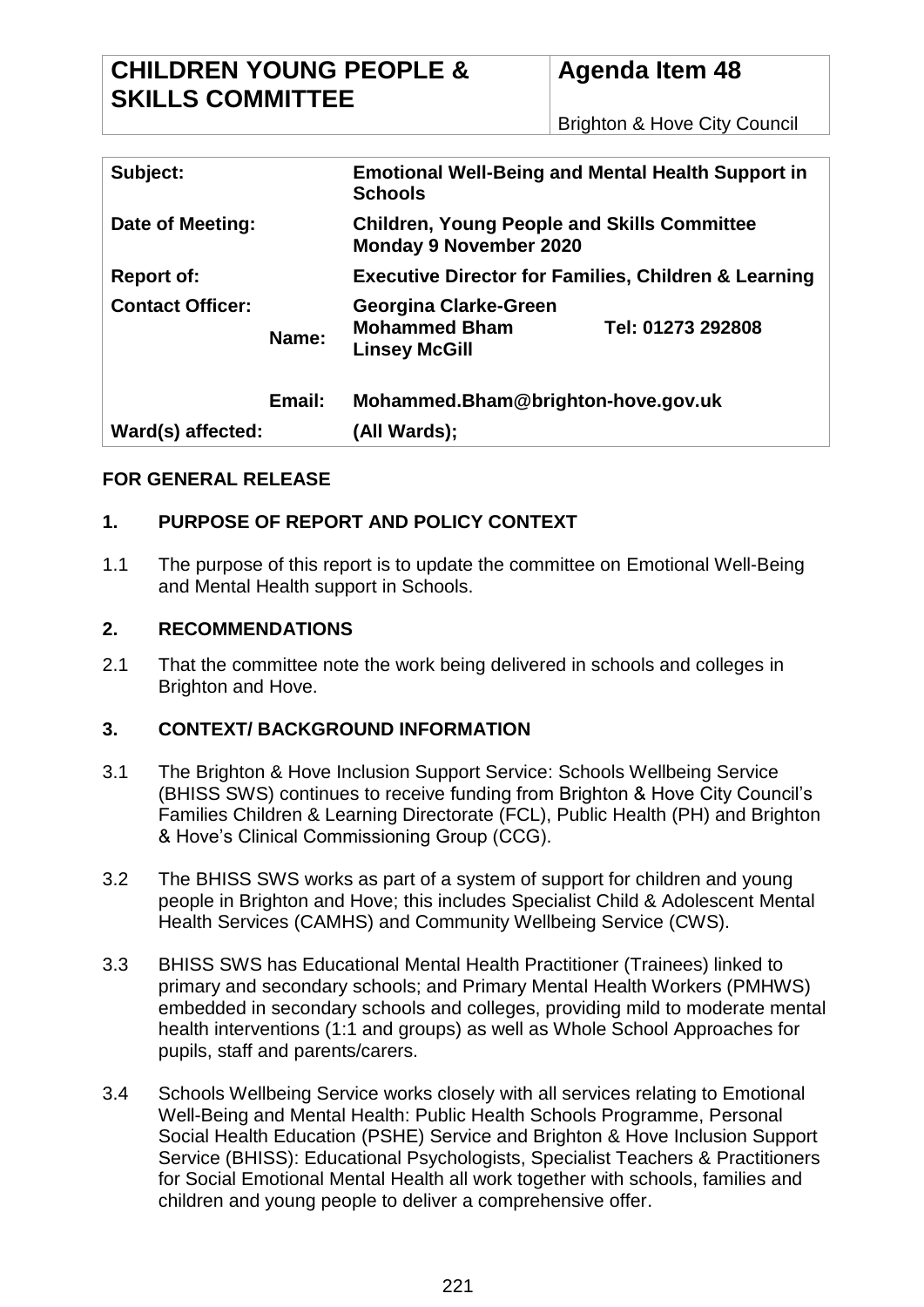3.5 During Covid-19, there continues to be a flexible and responsive, comprehensive menu of training available and delivered online to schools' teams that equip them to respond directly to poor mental health and low self-esteem. This includes: Mental Health First Aid, Attachment Aware\* and Emotion Coaching, Self-Harm including suicidal ideation (with Grassroots), bereavement support and trauma informed practice.

\*the city-wide 'Developing an Attachment Aware Behaviour Regulation Policy Guidance' for our schools can be found here: [https://www.brighton-hove.gov.uk/sites/brighton](https://www.brighton-hove.gov.uk/sites/brighton-hove.gov.uk/files/Behaviour%20Regulation%20Policy%20Guidance%20-%20Sep%2018_1.pdf)[hove.gov.uk/files/Behaviour%20Regulation%20Policy%20Guidance%20-%20Sep%2018\\_1.pdf](https://www.brighton-hove.gov.uk/sites/brighton-hove.gov.uk/files/Behaviour%20Regulation%20Policy%20Guidance%20-%20Sep%2018_1.pdf)

3.6 To specifically address the emotional mental health and well-being needs of our children & young people and their families through our schools, BHISS SWS are able to provide specialist support for the following types of issues and these continue to be required amid Covid-19:

anxiety

- conduct behaviour
- life event
- bereavement
- depression / low mood
- self-harm
- suicidal ideation
- Autism Spectrum Condition (ASC)
- Attention Deficit Hyperactivity Disorder (ADHD)
- 3.7 BHISS SWS provide systemic work, that includes:
	- school-based triage
	- **staff reflective space**
	- **staff consultation**
	- staff training / workshops
	- parent consultation
	- parent training / workshops
	- assemblies / year group work (currently on hold due to Covid-19)
- 3.8 With Council funding for Post 16 education provisions (6<sup>th</sup> form and FE Colleges) in Brighton & Hove City. Each school based  $6<sup>th</sup>$  form has an allocation of half day per fortnight PMHW time. Each stand-alone 6<sup>th</sup> form college has an allocated one and a half days per week PMHW time plus half day per week Educational Psychologist (EP) time.
- 3.9 All colleges have worked with their PMHW and EP to identify key and current needs of staff and students. They continue to offer a menu of staff consultation, training, reflective practice and student group work.
- 3.10 BHISS SWS carefully monitor and utilise joint funding from the Council (FCL and PH) and CCG to provide a consistent offer across all our local primary schools. Primary schools are allocated 3 days per year (half-day per half term). During limited school openings, parents and carers were able to access the Schools Wellbeing Consultation line and the school summer holidays project offers (e.g. walk and talk; build your own future clay project). This is in addition to continued work with specialist CAMHS and youth groups, such as Safety Net. As we commence this return and recovery phase we have returned to schools using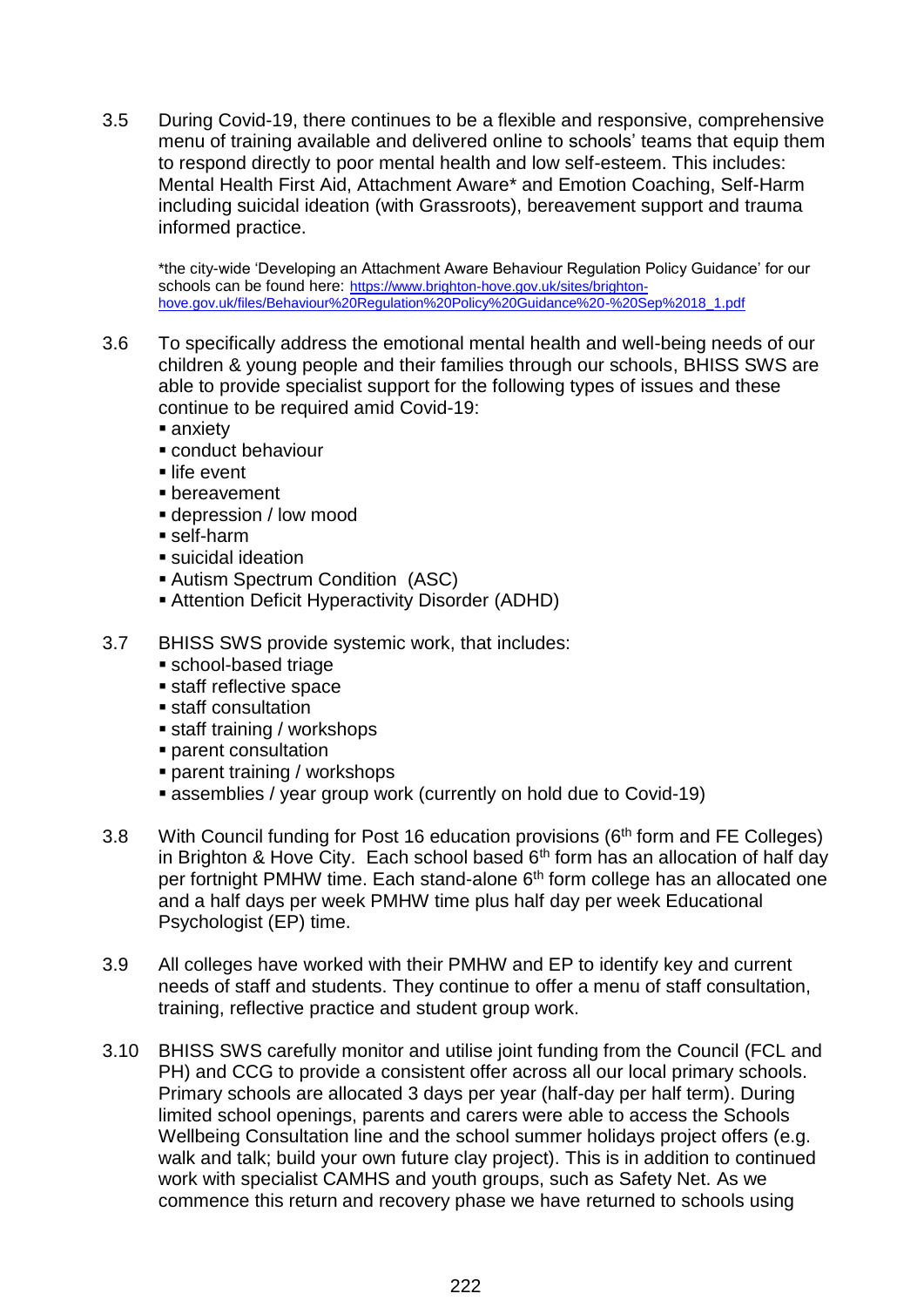combined methods of online and onsite presence for staff consultation, reflective practice, parent consultation and training. There is also some direct work with primary-aged children and their families.

- 3.11 Our telephone consultation line for parents/carers does not replace current provision of the Specialist CAMHS duty line;
- 3.12 During transition and school transfers from primary to secondary parents and carers were able to access online transition support. Schools could refer for enhanced support; and parents and carers could book sessions for light touch door-step visits, receive art-wellbeing activity packs and 'walk and talk'. Targeted support has been identified for emotionally based school non-attendance in years 11 and 12. Our approach to this has included Mountain-biking and Forest Schools, maximising outdoor wellbeing engagement with a PMHW.

### 3.13 **SWS offers to be continued and developed**

| <b>Offer</b>                                             | Form                                                                    | <b>Target</b>                                                                                                                  | <b>Benefits</b>                                                                                                                                                      |
|----------------------------------------------------------|-------------------------------------------------------------------------|--------------------------------------------------------------------------------------------------------------------------------|----------------------------------------------------------------------------------------------------------------------------------------------------------------------|
| Art therapy<br>group                                     | Online moving to<br>small group                                         | CYP from across<br>schools                                                                                                     | Better use of resources<br>and using PMHW<br>strengths<br>Accessible for CYP not<br>attending school<br>Direct links into CAMHS                                      |
| Mountain<br>biking/Forest<br><b>Schools CBT</b><br>group | Outside group<br>delivery                                               | Year 11 and above<br>Young people who<br>are already known<br>to CAMHS but not<br>attending<br>Post 16 not moved<br>to college | Accessible for young<br>people who are at risk of<br>being NEET<br>Links to groups and<br>activities post<br>intervention                                            |
| Online staff<br>training                                 | On line<br>Small group                                                  | All school staff                                                                                                               | Being from across<br>schools allowed for<br>greater sharing of good<br>practice<br>Greater access as at<br>flexible times and not<br>needing to leave school<br>site |
| Supporting the<br>ASC and ADHD<br>clinic at CAMHS        | Online<br><b>Family based</b>                                           | <b>Families across</b><br>B&H                                                                                                  | CPD for PMHW's<br>Collaborative working<br>on a consultation level                                                                                                   |
| <b>Family Therapy</b><br>Teams                           | Online<br>Move into<br><b>CAMHs</b><br>Joint working with<br><b>ITF</b> | Working with ITF to<br>provide systemic<br>family therapy<br>support for families<br>in conflict                               | CPD for PMHW's on<br>systemic family work                                                                                                                            |
| Door step<br>activity packs                              | CYP doorstep<br>drop and contact                                        | Providing activity<br>packs for CYP<br>whilst at same time<br>initiating contact                                               | Enabled some contact<br>with vulnerable CYP                                                                                                                          |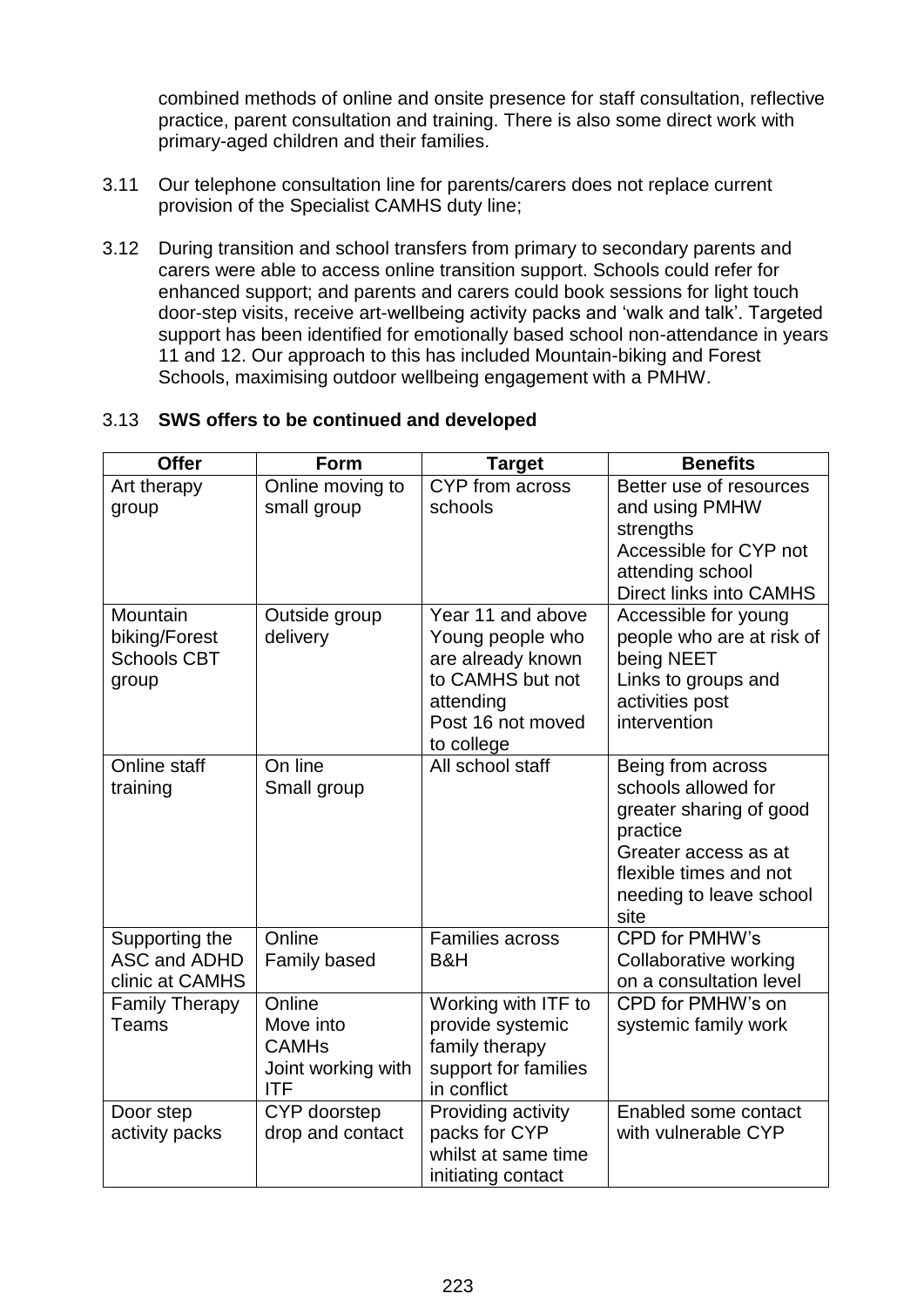3.14 Work between PMHWs & EMHPs; Public Health in Schools and School Nursing services continue to provide direct on-site health drop-ins and a texting service, CHATHEALTH. This service is seeing links developed with the texting response and school nursing service being able to provide one-to-one support.

### Wellbeing Return to Education

3.15 Department for Education (DfE) has provided the local authority with grant funding and guidance to deliver city-wide training. An experienced specialist in child mental health, PMHW has been seconded to co-ordinate the roll-out for all our schools so that all staff have access to training. The materials have been developed with MindEd and Anna Freud Centre. The content will be adapted to meet local requirements. Feedback from this training will be used to inform future offers.

# **Performance Monitoring during Covid-19: April to June 2020**

- 3.16 All measures of success have been delayed as part of the impact of Covid-19 and response. They include the following:
	- Complete an evaluation of PMHW delivery to all schools (due December 2020);
	- Fully embed the new mental health support team to ensure additional support for primary schools and those CYP not in schools. (due February 2021);
	- To complete evaluation of primary and post-16 emotional health and wellbeing model (due February 2021).
- 3.17 During the 1st Quarter (April to June 2020) the SWS adapted and developed services due to lockdown and as Covid-19 has continued.
- 3.18 SWS swiftly moved therapeutic services online and delivered guidance and support to families and young people in accordance with Business Continuity plans.
- 3.19 PMHW specific offers included:
	- Increased capacity around the consultation line;
	- Two PMHW's working with Intensive Team for Families to support with referrals;
	- Working with specialist CAMHS offering family support around ASC and ADHD;
	- Mentoring through BAME provision;
	- Sharing of resources and links with schools and parents/carers groups;
	- Moving to therapeutic offers being virtual/online;
	- Supporting school with managing a high-risk caseload around mental health;
	- Working with Community Wellbeing and CAMHS around managing triage;
	- Four PMHW's prepared to step to A&E for assessments;
	- Online training package for schools;
	- Coffee morning offers to parents/carers;
	- Liaison with PACC/AMAZE/FYP regarding areas where support required.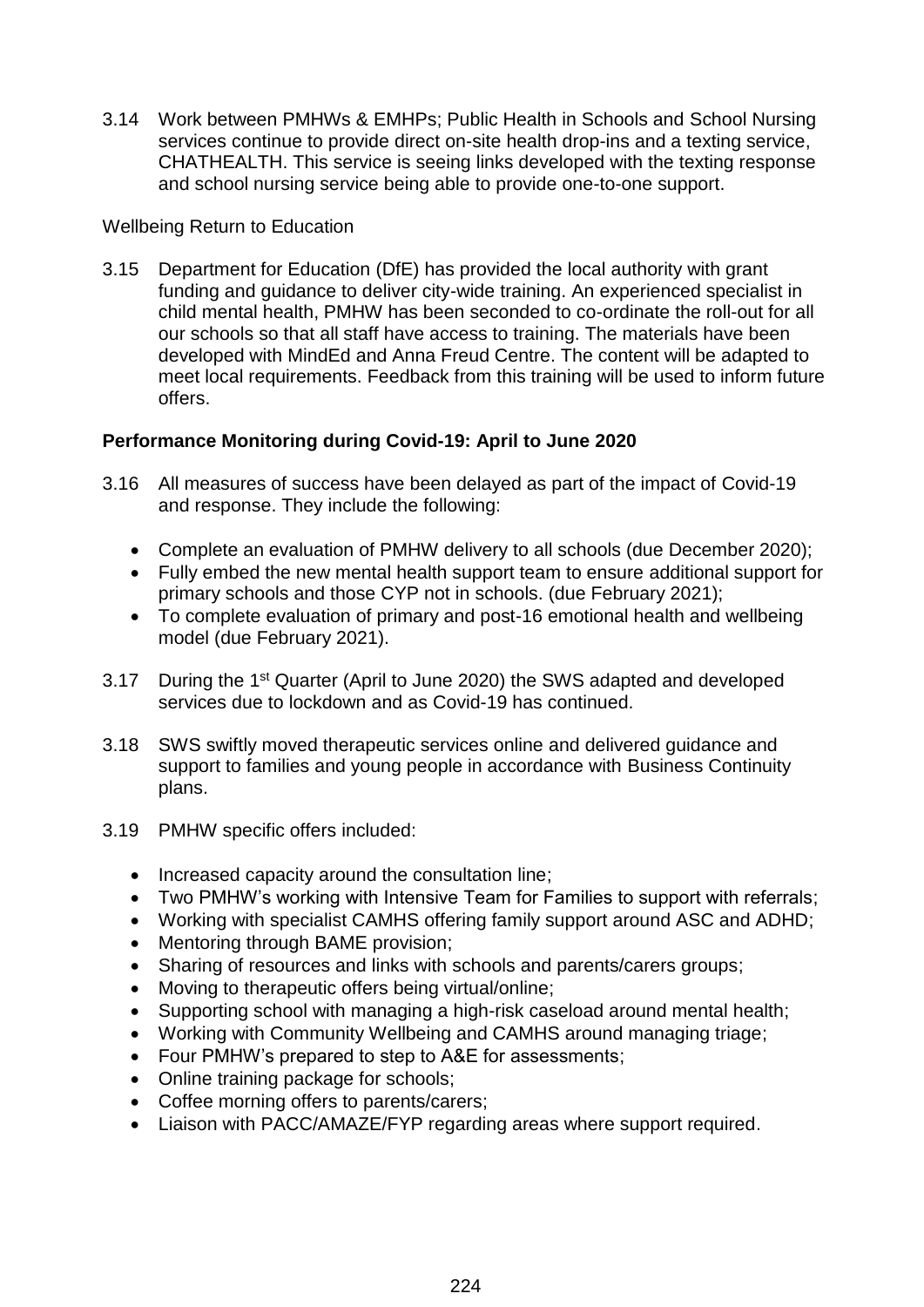- 3.20 MHST specific offers included:
- Broadening of referrals to include community wellbeing, specialist CAMHS, youth groups and school nurses;
- Production of psycho education leaflets around low mood, eating, sleep and anxiety;
- Psycho education sessions for parents offered through schools and parent groups.

### **3.21 Data from offers specific to lockdown due to Covid-19**

#### 3.21.1 **School Training**

| Bereavement and loss  | 74 sessions taken place (36 staff x2) |
|-----------------------|---------------------------------------|
| Attachment and trauma | 97 sessions taken place               |

#### 3.21.2 **SWS Consultation Line**

| 61 families supported | Outcomes included 1-1 work, sign       |
|-----------------------|----------------------------------------|
|                       | posting to further support, advice and |
|                       | consultation                           |

#### 3.22 Total Contacts & Clients

The table below shows the total number of clients who had contacts recorded against them within the quarter, and the total number of contacts recorded against them.

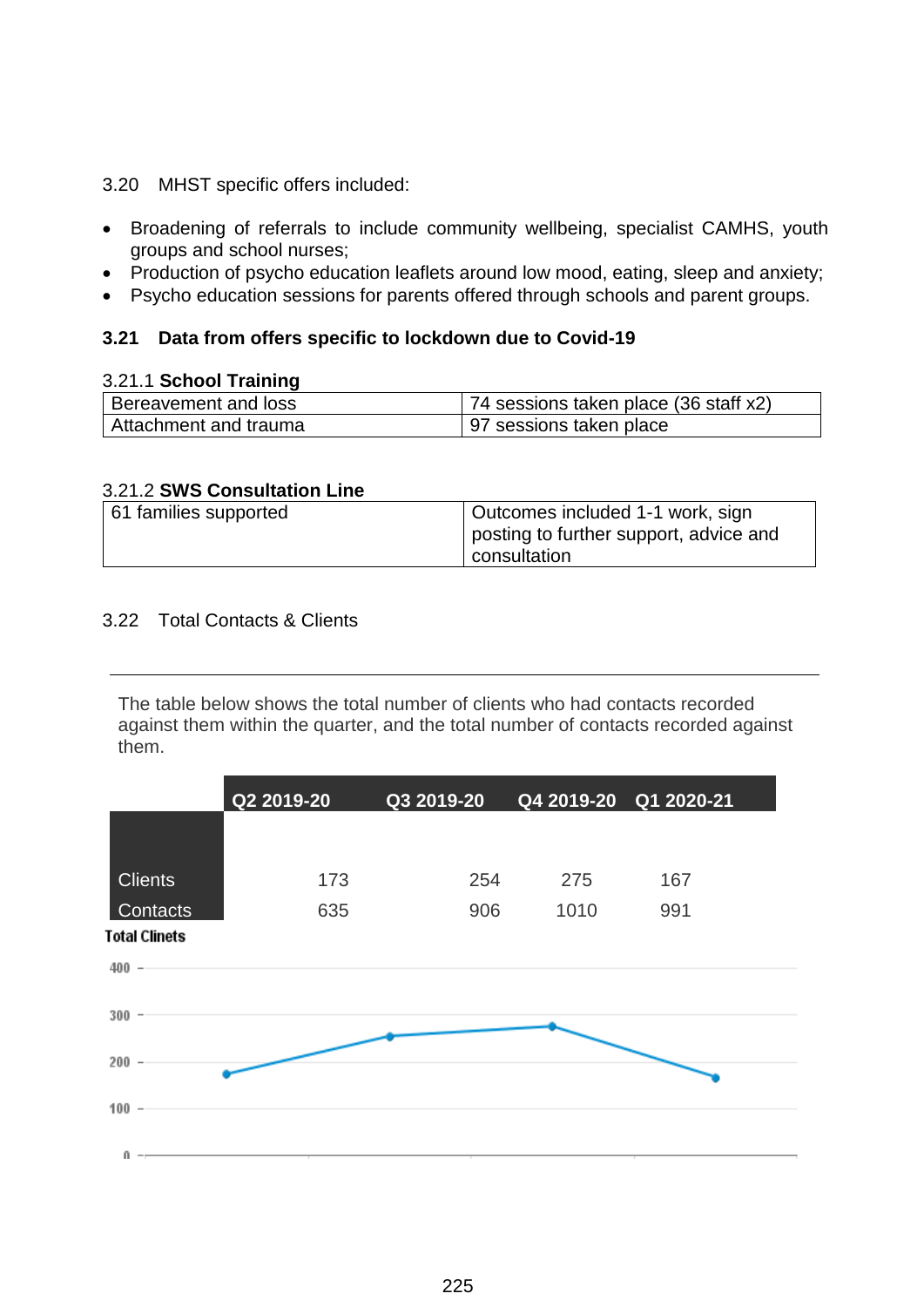3.23 Whilst there was a steady increase in contacts and clients throughout Q2, Q3 and Q4, there has been a drop in Q1, directly due to schools being closed and no new referrals being identified. However, the high level of contacts demonstrates that whilst some CYP did feel they required support to be continued, many did continue to have contact with PMHW's in some format, either virtual or by phone.

### 3.24 Total Contacts in Quarter by Purpose

The table below shows the total number of clients who had contacts recorded against them within the quarter and the form of intervention.

|                            | Q2 2019-20<br>2019 | Q3 2019-20<br>2019 | Q4 2019-20<br>2020 | Q1 2020-21<br>2020 |
|----------------------------|--------------------|--------------------|--------------------|--------------------|
| Consultation               | 343                | 406                | 447                | 650                |
| <b>Direct Intervention</b> | 247                | 283                | 352                | 285                |
| <b>Group</b>               | 37                 | 205                | 191                | 40                 |
| <b>Not Recorded</b>        | 8                  | 12                 | 20                 | 16                 |
| Sum:                       | 635                | 906                | 1010               | 991                |

- 3.25 During Quarter 1 (April to June) has seen a shift from group-based work to consultations and direct interventions, this is due to lockdown, with CYP requiring a higher level of 1-1 advice and consultation work. These have not necessarily transferred to ongoing therapeutic interventions.
- 3.26 Current Performance: Direct Contact (2 counts or more)

The table below shows the total number of clients who had 2 or more contacts recorded against them within the quarter, the first measure only counts contacts with the young person, the second counts all contacts and represents the Access target.

|                                                                                          | Q2<br>2019-20 | Q3<br>2019-20 | Q4<br>2019-20 | Q1<br>2020-21 |
|------------------------------------------------------------------------------------------|---------------|---------------|---------------|---------------|
| Client's with 2 or more<br>direct contacts in the<br>quarter                             | 62            | 93            | 112           | 55            |
| Client's with 2 or more<br>contacts direct and indirect<br>in the quarter. Access target | 113           | 150           | 186           | 112           |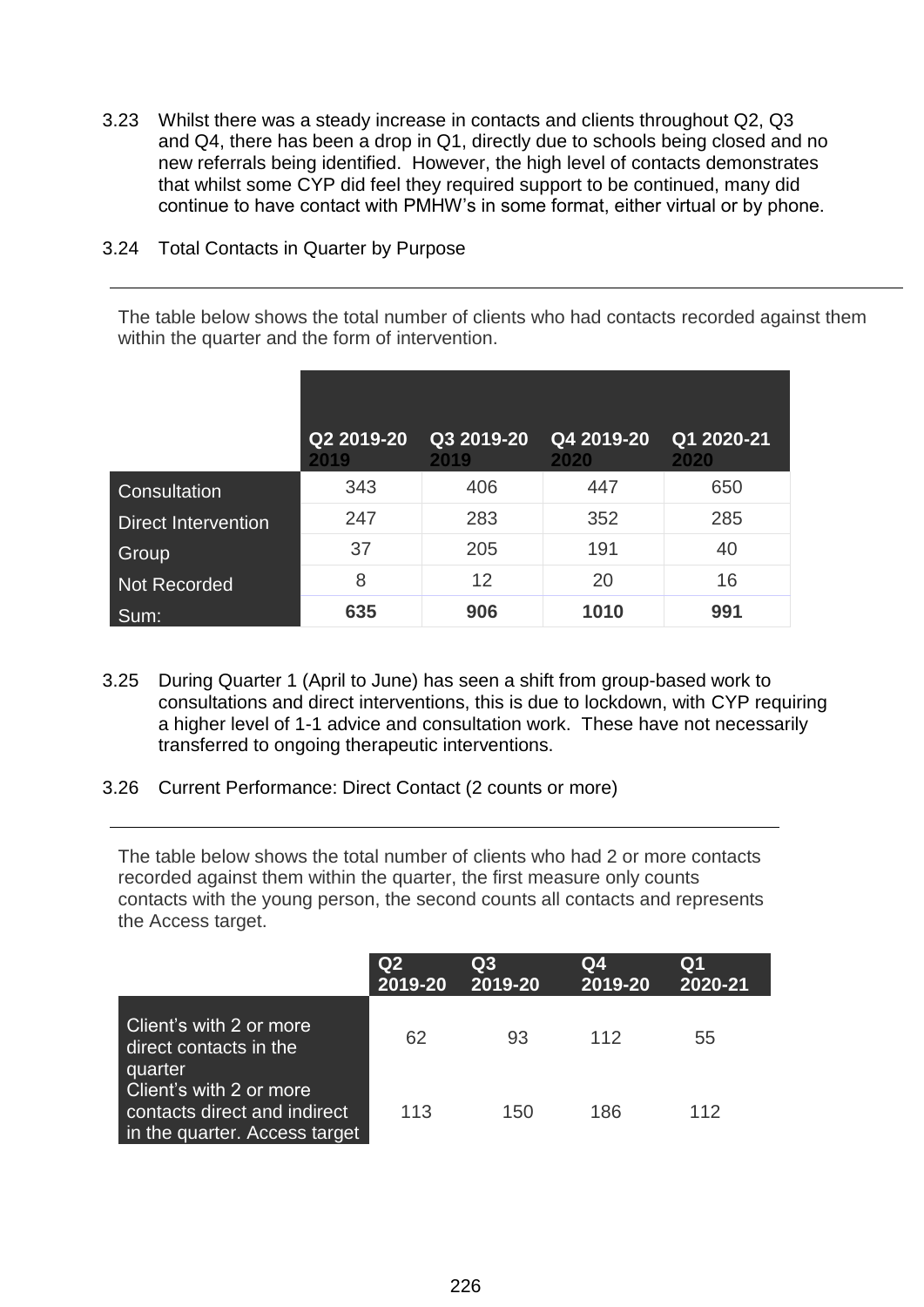- 3.27 Whilst there was a steady increase in 2 or more direct contacts until Q4, this has reduced in Quarter 1 (April to June) due to the lockdown and limited opening of schools. There has been a steady increase in both direct and indirect contact with young people.
- 3.28 Children and Young People (CYP) receiving mental health intervention from a PMHW demonstrates improvements in outcomes (i.e. reduction in a child or young person's risk-taking behaviours such as self-harm) has been established, however it has not been possible to gather complete data as not all service users (young people) are completing the sessions required to monitor this activity.
- 3.29 BHISS SWS is working to establish clear evidence regarding the effectiveness of the early intervention work delivered to prevent pressure on Specialist CAMHS. Further analysis is also required on those cases that are escalated so we can use this to inform practice going forward.
- 3.30 The '**percentage (%) of children and young people with mental health needs supported by the Schools Wellbeing Service (PMHWs) that do not need to be escalated to Specialist CAMHS or need further external interventions'**. This measure is capturable, robust and identifies the success of the service appropriately. This is not an existing measure so this will be explored and set up.
- 3.31 This is the best measure we can use to track how the council support children with mental health. There are not systems set up for measuring this Key Performance Indicator (KPI) currently. We need to ensure there is a robust monitoring system in place, and we would need to explore how easy it is to get robust historical data in order to set a target for the year. If this is not possible then we could set this with no target for this year and make it a baseline year.
- 3.32 If information and a measure is required around the number of children and young people on the Specialist CAMHS waiting list this would fall within the responsibility of the CCG and Specialist CAMHS.

# **4. COMMUNITY ENGAGEMENT & CONSULTATION**

- 4.1 We continue engagement with all schools and colleges to promote mental health awareness with Headteacher/Principal, Mental Health leads and Special Educational Needs Co-ordinator (SENCo). This being in relation to children and young people, families and staff.
- 4.2 Engagement with wider stakeholders continues to informs the model of service deliver as Schools Wellbeing Service fits within a wider children and young people's mental health system and will be informed by the outcomes of the 'Foundations for our Future' Report (Sussex-wide Review, 2020).

# **5. CONCLUSION**

5.1 That the Committee note the update on the Schools Wellbeing Service amid Covid-19.